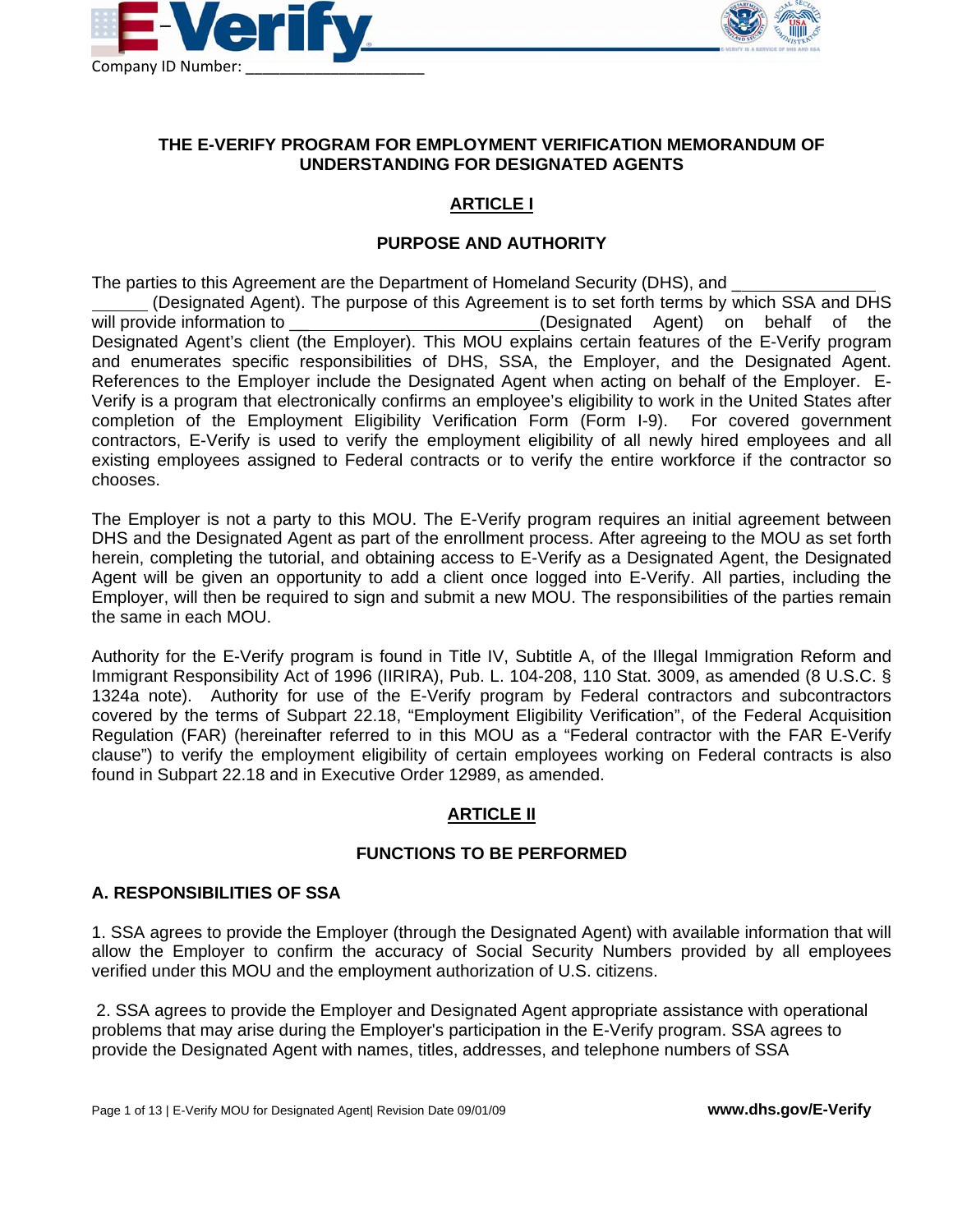



representatives to be contacted during the E-Verify process.

3. SSA agrees to safeguard the information provided by the Employer through the E-Verify program procedures, and to limit access to such information, as is appropriate by law, to individuals responsible for the verification of Social Security Numbers and for evaluation of the E-Verify program or such other persons or entities who may be authorized by SSA as governed by the Privacy Act (5 U.S.C. § 552a), the Social Security Act (42 U.S.C. 1306(a)), and SSA regulations (20 CFR Part 401).

4. SSA agrees to provide a means of automated verification that is designed (in conjunction with DHS's automated system if necessary) to provide confirmation or tentative nonconfirmation of U.S. citizens' employment eligibility within 3 Federal Government work days of the initial inquiry.

5. SSA agrees to provide a means of secondary verification (including updating SSA records as may be necessary) for employees who contest SSA tentative nonconfirmations that is designed to provide final confirmation or nonconfirmation of U.S. citizens' employment eligibility and accuracy of SSA records for both citizens and non-citizens within 10 Federal Government work days of the date of referral to SSA, unless SSA determines that more than 10 days may be necessary. In such cases, SSA will provide additional verification instructions.

### **B. RESPONSIBILITIES OF DHS**

1. After SSA verifies the accuracy of SSA records for employees through E-Verify, DHS agrees to provide the Employer (through the Designated Agent) access to selected data from DHS's databases to enable the Employer (through the Designated Agent) to conduct, to the extent authorized by this MOU:

- Automated verification checks on employees by electronic means, and
- Photo verification checks (when available) on employees.

2. DHS agrees to provide to the Employer and Designated Agent appropriate assistance with operational problems that may arise during the Employer's participation in the E-Verify program. DHS agrees to provide the Designated Agent names, titles, addresses, and telephone numbers of DHS representatives to be contacted during the E-Verify process.

3. DHS agrees to make available to the Employer (through the Designated Agent) at the E-Verify website and on the E-Verify Web browser, instructional materials on E-Verify policies, procedures and requirements for both SSA and DHS, including restrictions on the use of E-Verify. DHS agrees to provide training materials on E-Verify.

4. DHS agrees to provide to the Employer (through the Designated Agent) a notice, which indicates the Employer's participation in the E-Verify program. DHS also agrees to provide to the Employer (through the Designated Agent) anti-discrimination notices issued by the Office of Special Counsel for Immigration-Related Unfair Employment Practices (OSC), Civil Rights Division, U.S. Department of Justice.

5. DHS agrees to issue the Designated Agent a user identification number and password that will be used exclusively by the Designated Agent, on behalf of the Employer, to verify information provided by employees with DHS's databases.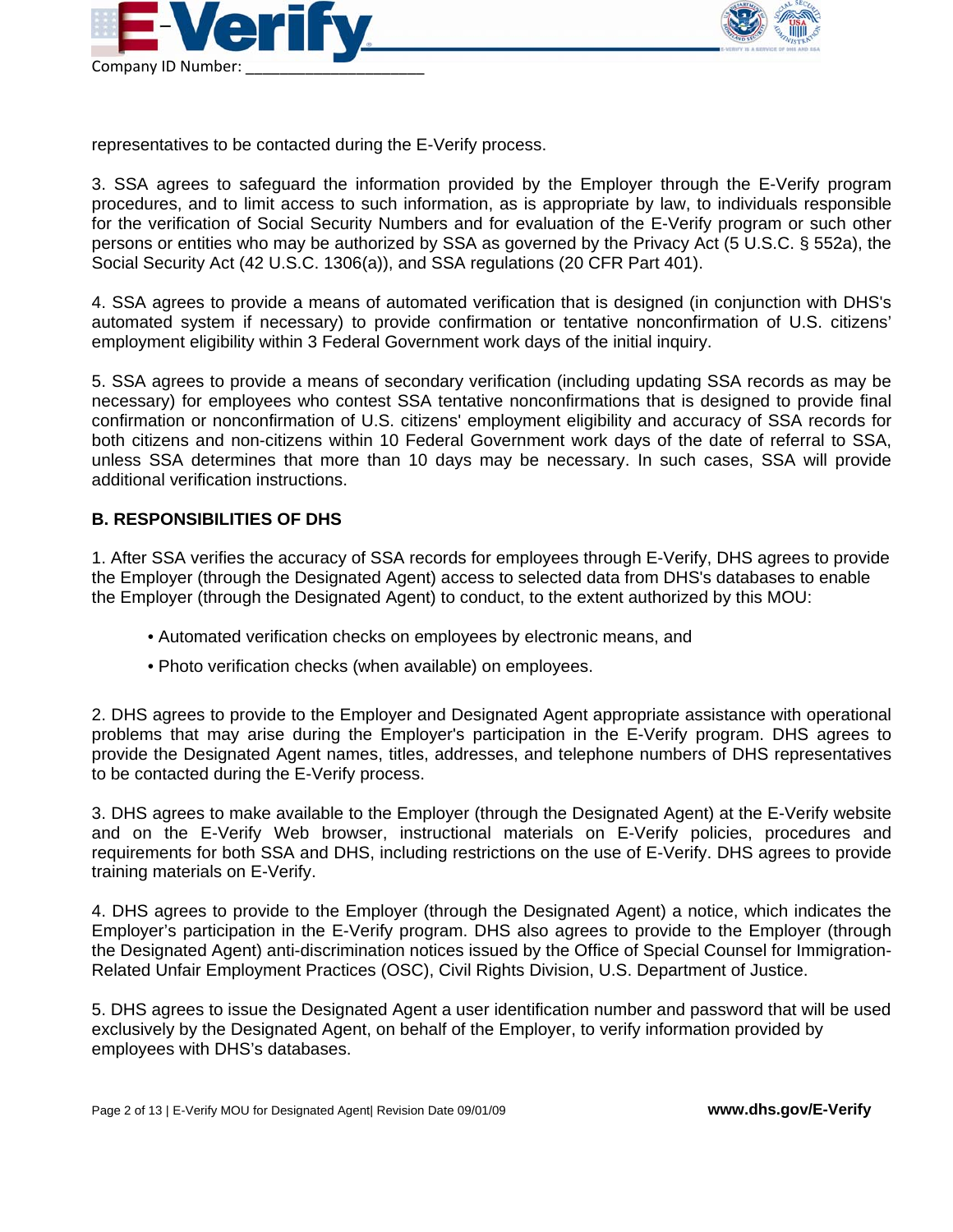



6. DHS agrees to safeguard the information provided to DHS by the Employer (through the Designated Agent), and to limit access to such information to individuals responsible for the verification of employees' employment eligibility and for evaluation of the E-Verify program, or to such other persons or entities as may be authorized by applicable law. Information will be used only to verify the accuracy of Social Security Numbers and employment eligibility, to enforce the Immigration and Nationality Act (INA) and Federal criminal laws, and to administer Federal contracting requirements.

7. DHS agrees to provide a means of automated verification that is designed (in conjunction with SSA verification procedures) to provide confirmation or tentative nonconfirmation of employees' employment eligibility within 3 Federal Government workdays of the initial inquiry.

8. DHS agrees to provide a means of secondary verification (including updating DHS records as may be necessary) for employees who contest DHS tentative nonconfirmations and photo non-match tentative nonconfirmations that is designed to provide final confirmation or nonconfirmation of the employees' employment eligibility within 10 Federal Government work days of the date of referral to DHS, unless DHS determines that more than 10 days may be necessary. In such cases, DHS will provide additional verification instructions.

### **C. RESPONSIBILITIES OF THE EMPLOYER**

1. The Employer shall display the notices supplied by DHS (through the Designated Agent) in a prominent place that is clearly visible to prospective employees and all employees who are to be verified through the system**.** 

2. The Employer shall provide to the SSA and DHS the names, titles, addresses, and telephone numbers of the Employer representatives to be contacted regarding E-Verify.

3. The Employer shall become familiar with and comply with the most recent version of the E-Verify User Manual. The Employer will obtain the E-Verify User Manual from the Designated Agent.

4. The Employer shall comply with current Form I-9 procedures, with two exceptions:

 • If an employee presents a "List B" identity document, the Employer agrees to only accept "List B" documents that contain a photo. (List B documents identified in 8 C.F.R. § 274a.2(b)(1)(B)) can be presented during the Form I-9 process to establish identity.) If an employee objects to the photo requirement for religious reasons, the Employer should contact E-Verify at 1-888-464-4218.

 • If an employee presents a DHS Form I-551 (Permanent Resident Card) or Form I-766 (Employment Authorization Document) to complete the Form I-9, the Employer agrees to make a photocopy of the document and to retain the photocopy with the employee's Form I-9. The photocopy must be of sufficient quality to allow for verification of the photo and written information. The employer will use the photocopy to verify the photo and to assist DHS with its review of photo non-matches that are contested by employees. Note that employees retain the right to present any List A, or List B and List C, documentation to complete the Form I-9. DHS may in the future designate other documents that activate the photo screening tool.

5. Participation in E-Verify does not exempt the Employer from the responsibility to complete, retain, and make available for inspection Forms I-9 that relate to its employees, or from other requirements of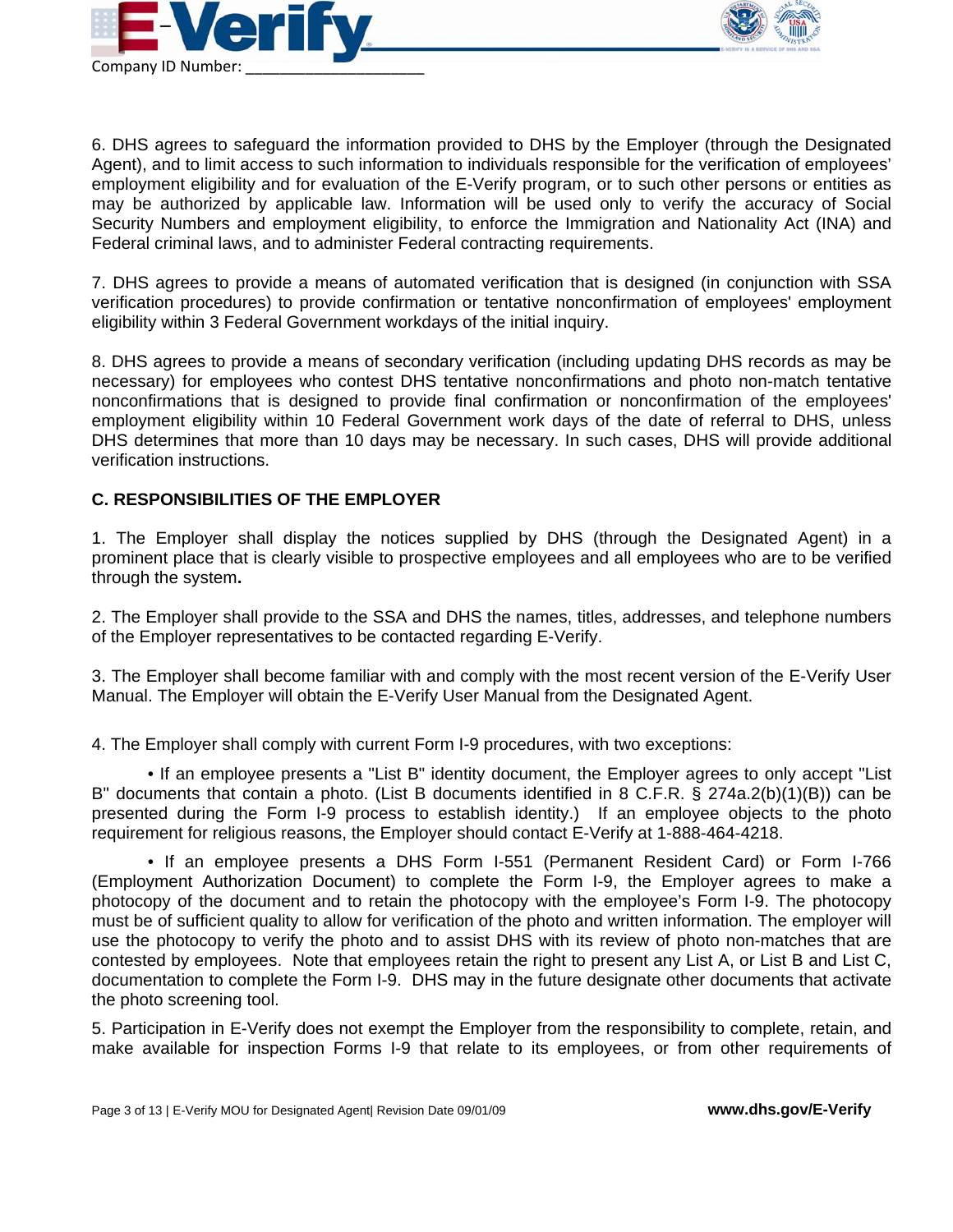



applicable regulations or laws, including the obligation to comply with the antidiscrimination requirements of section 274B of the INA with respect to Form I-9 procedures, except for the following modified requirements applicable by reason of the Employer's participation in E-Verify: (1) identity documents must have photos, as described in paragraph 4 above; (2) a rebuttable presumption is established that the Employer has not violated section 274A(a)(1)(A) of the Immigration and Nationality Act (INA) with respect to the hiring of any individual if it obtains confirmation of the identity and employment eligibility of the individual in good faith compliance with the terms and conditions of E-Verify; (3) the Employer must notify DHS if it continues to employ any employee after receiving a final nonconfirmation, and is subject to a civil money penalty between \$550 and \$1,100 for each failure to notify DHS of continued employment following a final nonconfirmation; (4) the Employer is subject to a rebuttable presumption that it has knowingly employed an unauthorized alien in violation of section 274A(a)(1)(A) if the Employer continues to employ an employee after receiving a final nonconfirmation; and (5) no person or entity participating in E-Verify is civilly or criminally liable under any law for any action taken in good faith based on information provided through the confirmation system. DHS reserves the right to conduct Form I-9 and E-Verify system compliance inspections during the course of E-Verify, as well as to conduct any other enforcement activity authorized by law.

6. The Employer shall initiate E-Verify verification procedures (through the Designated Agent), for new employees within 3 Employer business days after each employee has been hired (but after the Form I-9 has been completed), and to complete as many (but only as many) steps of the E-Verify process as are necessary according to the E-Verify User Manual, or in the case of Federal contractors with the FAR E-Verify clause, the E-Verify User Manual for Federal contractors. The Employer is prohibited from initiating verification procedures before the employee has been hired and the Form I-9 completed. If the automated system to be queried is temporarily unavailable, the 3-day time period is extended until it is again operational in order to accommodate the Employer's attempting, in good faith, to make inquiries during the period of unavailability. Employers may initiate verification, through the Designated Agent, by notating the Form I-9 in circumstances where the employee has applied for a Social Security Number (SSN) from the SSA and is waiting to receive the SSN, provided that the Employer (through the Designated Agent) performs an E-Verify employment verification query using the employee's SSN as soon as the SSN becomes available.

7. The Employer may not use E-Verify procedures for pre-employment screening of job applicants, in support of any unlawful employment practice, or for any other use not authorized by this MOU. Employers must use E-Verify (through its Designated Agent) for all new employees, unless an Employer is a Federal contractor that qualifies for the exceptions described in Article II.D.1.c. Except as provided in Article II.D, the Employer will not verify selectively and will not verify employees hired before the effective date of this MOU. The Employer understands that if the Employer uses the E-Verify system for any purpose other than as authorized by this MOU, the Employer may be subject to appropriate legal action and termination of its access to SSA and DHS information pursuant to this MOU.

8. The Employer (through the Designated Agent) shall follow appropriate procedures (see Article III. below) regarding tentative nonconfirmations, including notifying employees in private of the finding and providing them written notice of the findings, providing written referral instructions to employees, allowing employees to contest the finding, and not taking adverse action against employees if they choose to contest the finding. Further, when employees contest a tentative nonconfirmation based upon a photo non-match, the Employer is required to take affirmative steps (see Article III.B. below) to contact DHS with information necessary to resolve the challenge.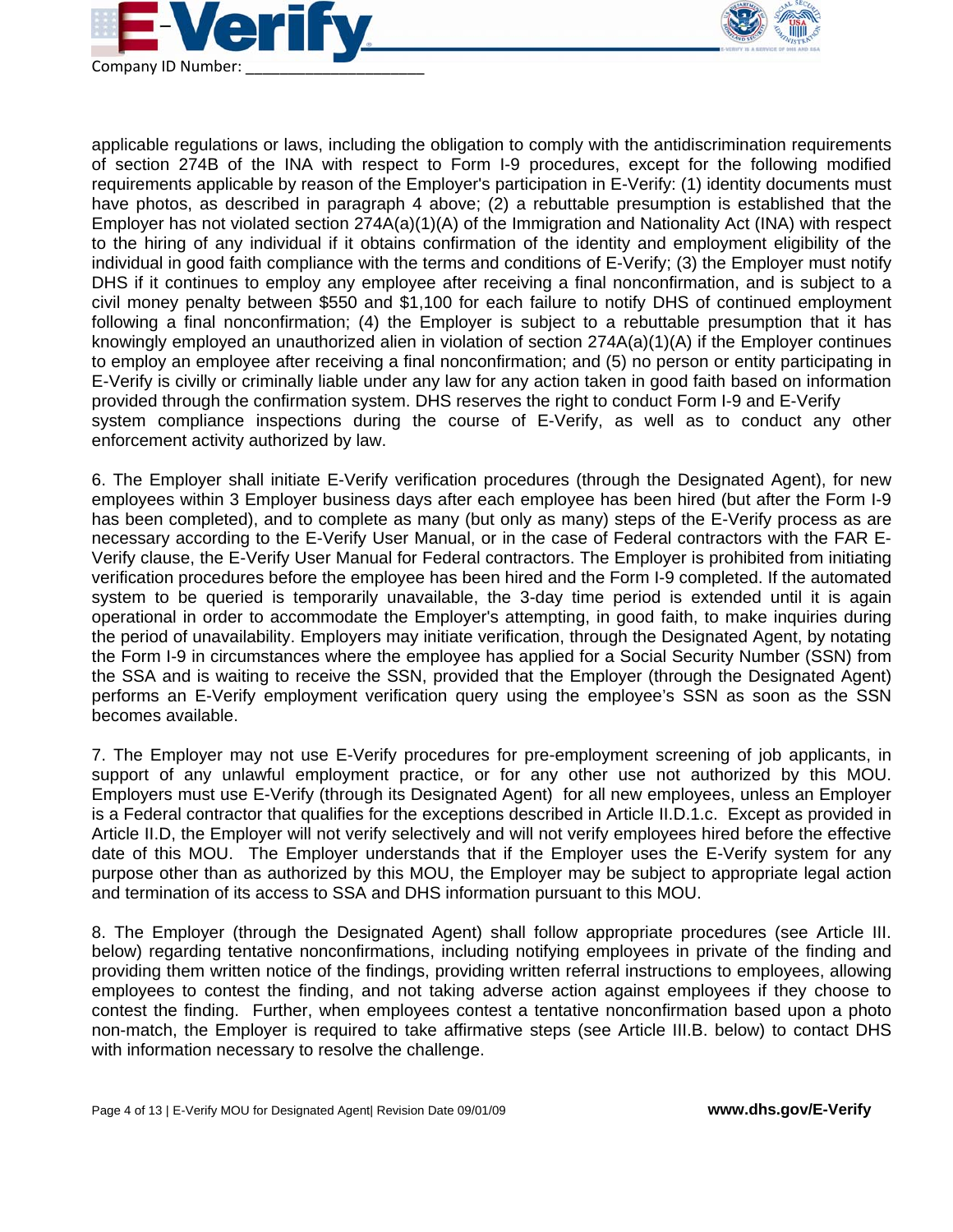



9. The Employer shall not take any adverse action against an employee based upon the employee's perceived employment eligibility status while SSA or DHS is processing the verification request unless the Employer obtains knowledge (as defined in 8 C.F.R. § 274a.1(l)) that the employee is not work authorized. The Employer understands that an initial inability of the SSA or DHS automated verification system to verify work authorization, a tentative nonconfirmation, a case in continuance (indicating the need for additional time for the government to resolve a case), or the finding of a photo non-match, does not establish, and should not be interpreted as evidence, that the employee is not work authorized. In any of the cases listed above, the employee must be provided a full and fair opportunity to contest the finding, and if he or she does so, the employee may not be terminated or suffer any adverse employment consequences based upon the employee's perceived employment eligibility status (including denying, reducing, or extending work hours, delaying or preventing training, requiring an employee to work in poorer conditions, refusing to assign the employee to a Federal contract or other assignment, or otherwise subjecting an employee to any assumption that he or she is unauthorized to work, or otherwise mistreating an employee) until and unless secondary verification by SSA or DHS has been completed and a final nonconfirmation has been issued. If the employee does not choose to contest a tentative nonconfirmation or a photo non-match or if a secondary verification is completed and a final nonconfirmation is issued, then the Employer can find the employee is not work authorized and terminate the employee's employment. Employers or employees with questions about a final nonconfirmation may call E-Verify at 1-888-464-4218 or OSC at 1-800-255-8155 or 1-800-237-2515 (TDD).

10. The Employer shall comply with Title VII of the Civil Rights Act of 1964 and section 274B of the INA, as applicable, by not discriminating unlawfully against any individual in hiring, firing, or recruitment or referral practices because of his or her national origin or, in the case of a protected individual as defined in section 274B(a)(3) of the INA, because of his or her citizenship status. The Employer shall not engage in such illegal practices as selective verification or use of E-Verify except as provided in part D below, or discharging or refusing to hire employees because they appear or sound "foreign" or have received tentative nonconfirmations. The Employer further understands that any violation of the unfair immigration-related employment practices provisions in section 274B of the INA could subject the Employer to civil penalties, back pay awards, and other sanctions, and violations of Title VII could subject the Employer to back pay awards, compensatory and punitive damages. Violations of either section 274B of the INA or Title VII may also lead to the termination of its participation in E-Verify. If the Employer has any questions relating to the anti-discrimination provision, it should contact OSC at 1-800-255-8155 or 1-800-237-2515 (TDD).

11. The Employer shall record the case verification number on the employee's Form I-9 or to print the screen containing the case verification number and attach it to the employee's Form I-9.

12. The Employer will use the information it receives from SSA or DHS (through its Designated Agent) pursuant to E-Verify and this MOU only to confirm the employment eligibility of employees as authorized by this MOU. The Employer agrees that it will safeguard this information, and means of access to it (such as PINS and passwords) to ensure that it is not used for any other purpose and as necessary to protect its confidentiality, including ensuring that it is not disseminated to any person other than employees of the Employer who are authorized to perform the Employer's responsibilities under this MOU**,** except for such dissemination as may be authorized in advance by SSA or DHS for legitimate purposes.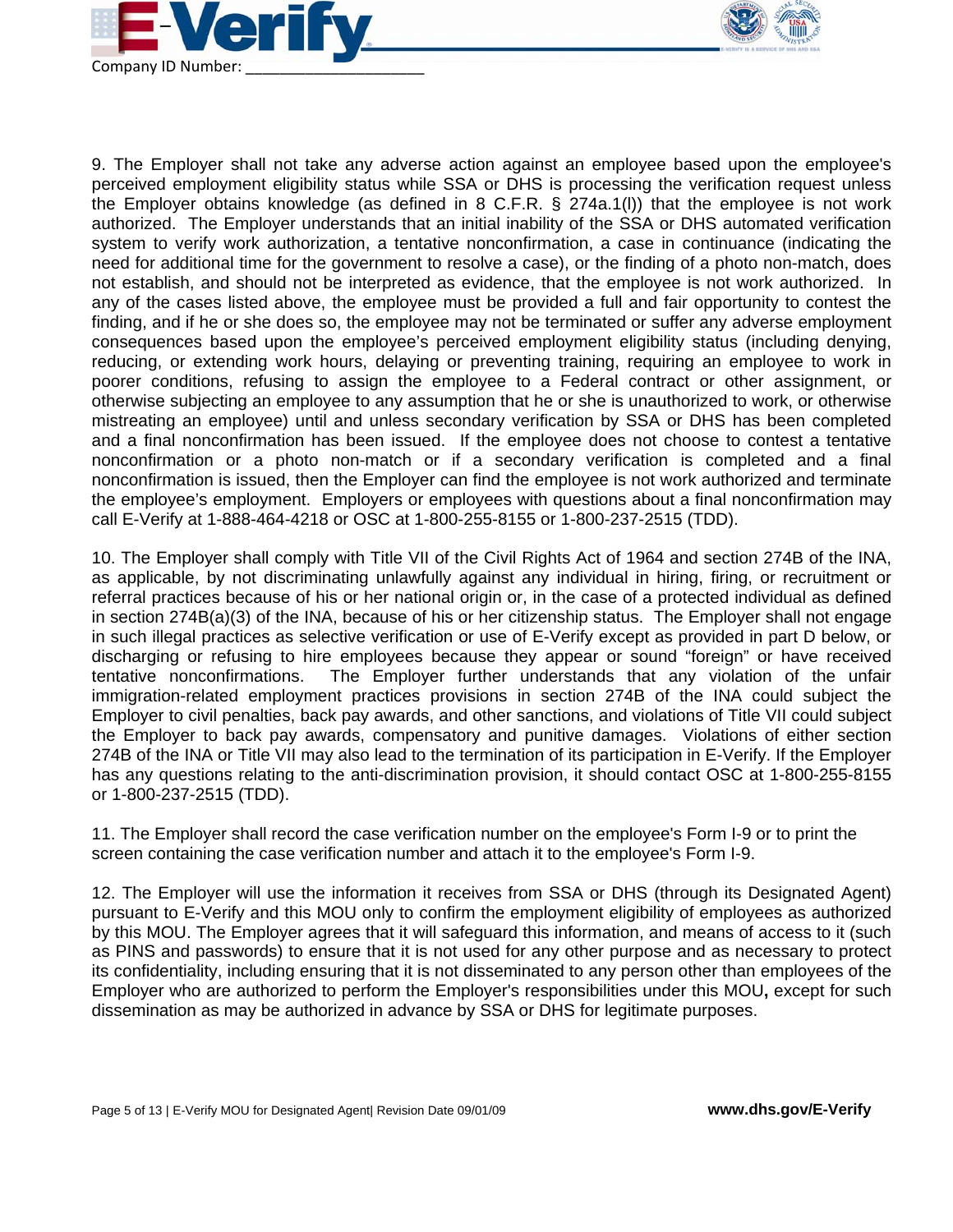



13. The information that the Employer receives through the Designated Agent from SSA is governed by the Privacy Act (5 U.S.C. § 552a (i) (1) and (3)) and the Social Security Act (42 U.S.C. 1306(a)), and that any person who obtains this information under false pretenses or uses it for any purpose other than as provided for in this MOU may be subject to criminal penalties.

14. The Employer agrees to cooperate with DHS and SSA in their compliance monitoring and evaluation of E-Verify, including by permitting DHS and SSA, upon reasonable notice, to review Forms I-9 and other employment records and to interview it and its employees regarding the Employer's use of E-Verify, and to respond in a timely and accurate manner to DHS requests for information relating to their participation in E-Verify.

# **D. EMPLOYERS THAT ARE FEDERAL CONTRACTORS WITH THE FAR E-VERIFY CLAUSE**

1. If the Employer is a Federal contractor subject to the employment verification terms in Subpart 22.18 of the FAR, it must verify the employment eligibility of any existing employee assigned to the contract and all new hires, as discussed in the Supplemental Guide for Federal Contractors. Once an employee has been verified through E-Verify by the Employer, the Employer may not reverify the employee through E-Verify.

a. Federal contractors with the FAR E-Verify clause not enrolled at the time of contract award: An Employer that is not enrolled in E-Verify as a Federal contractor at the time of a contract award must enroll as a Federal contractor with the FAR E-Verify clause in the E-Verify program within 30 calendar days of contract award and, within 90 days of enrollment, begin to use E-Verify to initiate verification of employment eligibility of new hires of the Employer who are working in the United States, whether or not assigned to the contract. Once the Employer begins verifying new hires, such verification of new hires must be initiated within 3 business days after the date of hire. Once enrolled in E-Verify as a Federal contractor with the FAR E-Verify clause, the Employer must initiate verification of employees assigned to the contract within 90 calendar days from the time of enrollment in the E-Verify system and selecting which employees will be verified in E-Verify or within 30 days of an employee's assignment to the contract, whichever date is later.

 b. Federal contractors already enrolled in E-Verify at the time of a contract award but are not enrolled in the system as a Federal contractor with the FAR E-Verify clause: Employers enrolled in E-Verify as a Federal contractor for 90 days or more at the time of a contract award must use E-Verify to initiate verification of employment eligibility for new hires of the Employer who are working in the United States, whether or not assigned to the contract, within 3 business days after the date of hire. Employers enrolled in E-Verify as other than a Federal contractor with the FAR E-Verify clause, must update E-Verify to indicate that they are a Federal contractor with the FAR E-Verify clause within 30 days after assignment to the contract. If the Employer is enrolled in E-Verify as a Federal contractor for 90 calendar days or less at the time of contract award, the Employer must, within 90 days of enrollment, begin to use E-Verify to initiate verification of new hires of the contractor who are working in the United States, whether or not assigned to the contract. Such verification of new hires must be initiated within 3 business days after the date of hire. An Employer enrolled as a Federal contractor with the FAR E-Verify clause in E-Verify must initiate verification of each employee assigned to the contract within 90 calendar days after date of contract award or within 30 days after assignment to the contract, whichever is later.

 c. Institutions of higher education, State, local and tribal governments and sureties: Federal contractors with the FAR E-Verify clause that are institutions of higher education (as defined at 20 U.S.C. 1001(a)), State or local governments, governments of Federally recognized Indian tribes, or sureties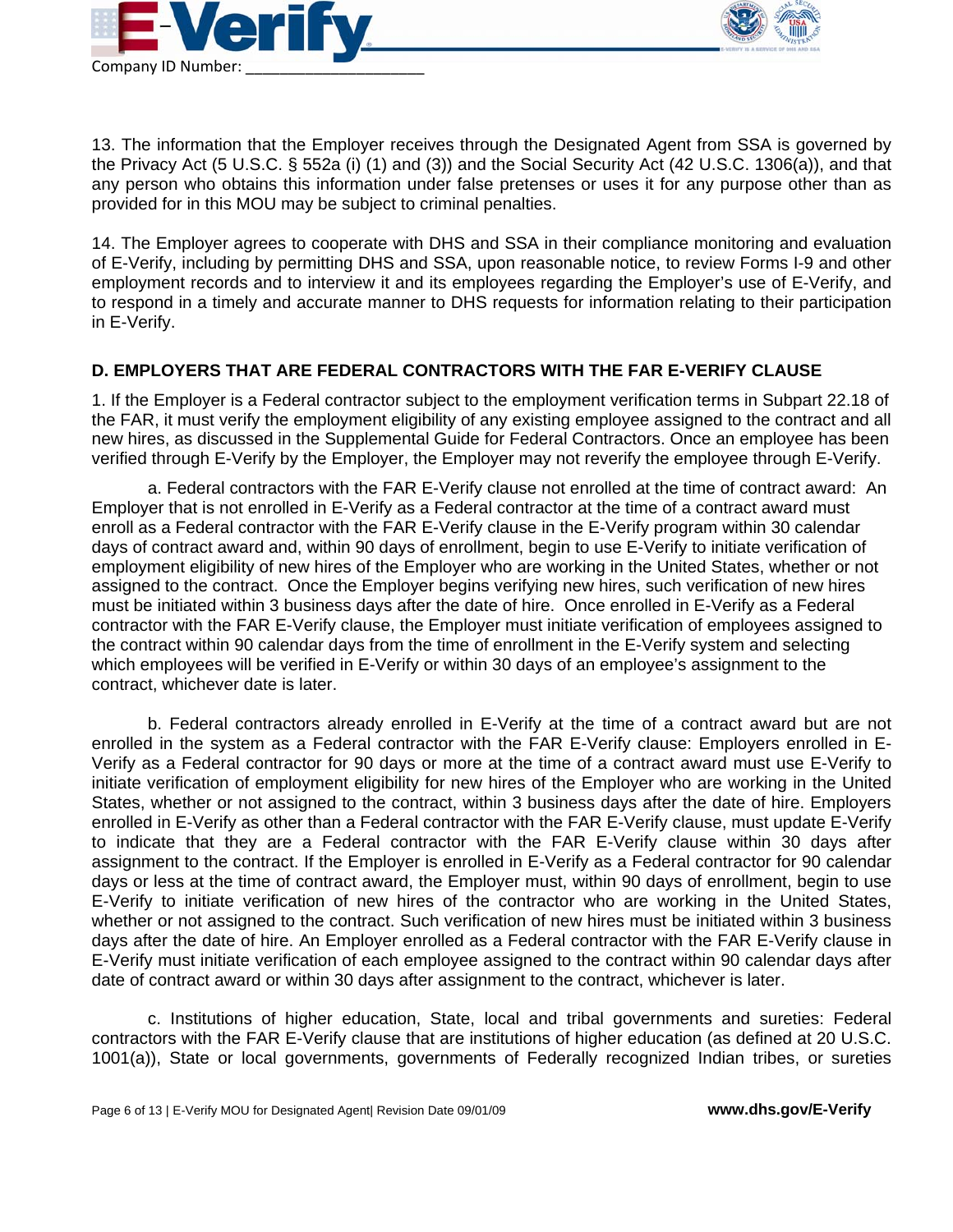



performing under a takeover agreement entered into with a Federal agency pursuant to a performance bond may choose to only verify new and existing employees assigned to the Federal contract. Such Federal contractors with the FAR E-Verify clause may, however, elect to verify all new hires, and/or all existing employees hired after November 6, 1986. The provisions of Article II, part D, paragraphs 1.a and 1.b of this MOU providing timeframes for initiating employment verification of employees assigned to a contract apply to such institutions of higher education, State, local and tribal governments, and sureties.

 d. Verification of all employees: Upon enrollment, Employers who are Federal contractors with the FAR E-Verify clause may elect to verify employment eligibility of all existing employees working in the United States who were hired after November 6, 1986, instead of verifying only new employees and those existing employees assigned to a covered Federal contract. After enrollment, Employers must elect to do so only in the manner designated by DHS and initiate E-Verify verification of all existing employees within 180 days after the election.

 e. Form I-9 procedures for existing employees of Federal contractors with the FAR E-Verify clause: A Federal contractor with the FAR E-Verify clause may choose to complete new Forms I-9 for all existing employees other than those that are completely exempt from this process. Federal contractors with the FAR E-Verify clause may also update previously completed Forms I-9 to initiate E-Verify verification of existing employees who are not completely exempt as long as that Form I-9 is complete (including the SSN), complies with Article II.C.4, the employee's work authorization has not expired, and the Employer has reviewed the information reflected in the Form I-9 either in person or in communications with the employee to ensure that the employee's stated basis in section 1 of the Form I-9 for work authorization has not changed (including, but not limited to, a lawful permanent resident alien having become a naturalized U.S. citizen). If the Employer is unable to determine that the Form I-9 complies with Article II.C.4, if the employee's basis for work authorization as attested in section 1 has expired or changed, or if the Form I-9 contains no SSN or is otherwise incomplete, the Employer shall complete a new I-9 consistent with Article II.C.4, or update the previous I-9 to provide the necessary information. If section 1 of the Form I-9 is otherwise valid and up-to-date and the form otherwise complies with Article II.C.4, but reflects documentation (such as a U.S. passport or Form I-551) that expired subsequent to completion of the Form I-9, the Employer shall not require the production of additional documentation, or use the photo screening tool described in Article II.C.4, subject to any additional or superseding instructions that may be provided on this subject in the Supplemental Guide for Federal contractors. Nothing in this section shall be construed to require a second verification using E-Verify of any assigned employee who has previously been verified as a newly hired employee under this MOU, or to authorize verification of any existing employee by any Employer that is not a Federal contractor with the FAR E-Verify clause.

 2. If the Employer is a Federal contractor with the FAR E-Verify clause, its compliance with this MOU is a performance requirement under the terms of the Federal contract or subcontract, and the Employer consents to the release of information relating to compliance with its verification responsibilities under this MOU to contracting officers or other officials authorized to review the Employer's compliance with Federal contracting requirements.

### **E. RESPONSIBILITIES OF DESIGNATED AGENT**

 1. The Designated Agent agrees to provide to the SSA and DHS the names, titles, addresses, and telephone numbers of the Designated Agent representatives who will be accessing information under E-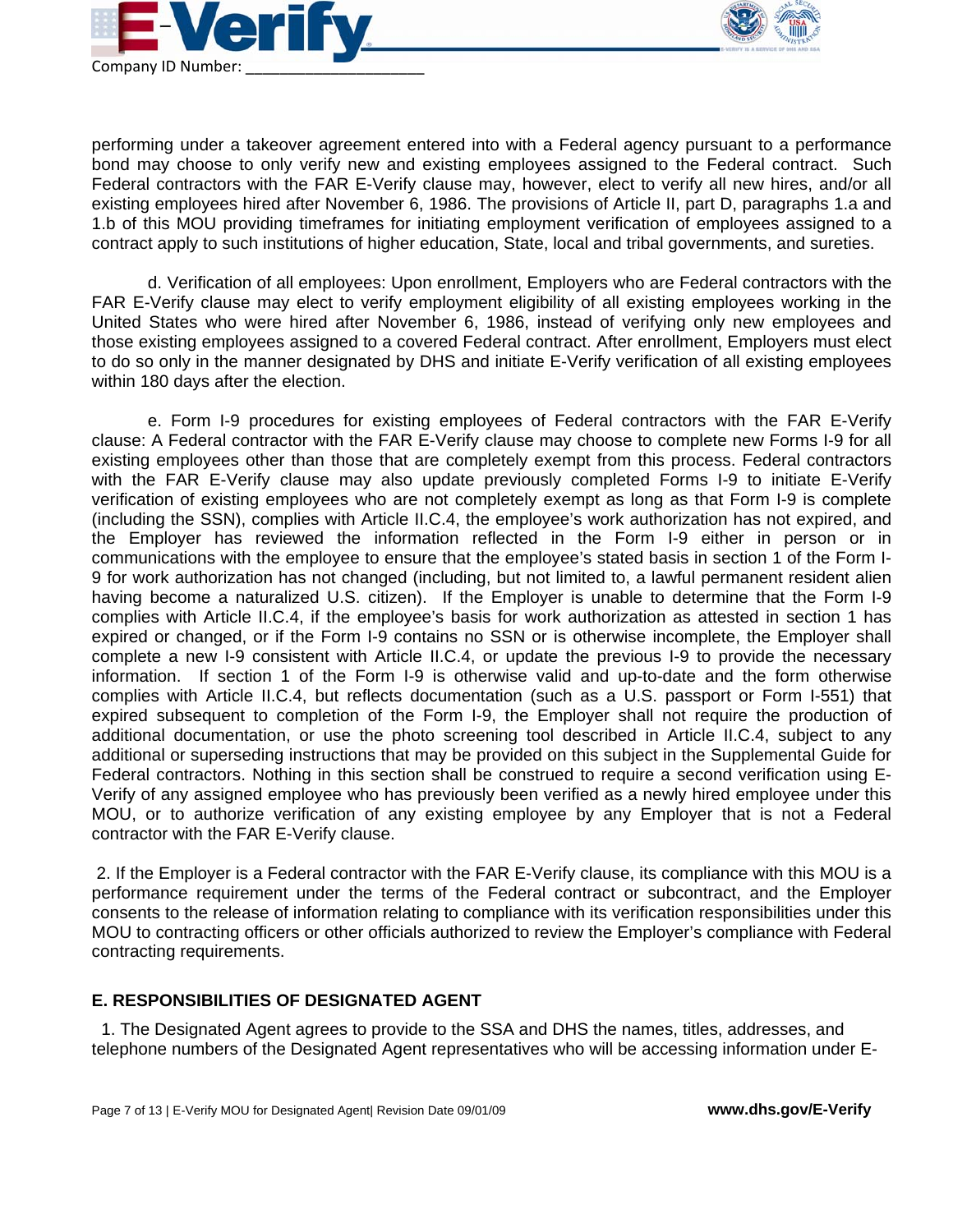



Verify.

 2. The Designated Agent agrees to become familiar with and comply with the E-Verify User Manual and provide a copy of the manual to the Employer so that the Employer can become familiar with and comply with E-Verify policy and procedures

3. The Designated Agent agrees that any Designated Agent Representative who will perform employment verification queries will complete the E-Verify Tutorial before that individual initiates any queries.

 a. The Designated Agent agrees that all Designated Agent representatives will take the refresher tutorials initiated by the E-Verify program as a condition of continued use of E-Verify**,** including any tutorials for Federal contractors if the Employer is a Federal contractor with the FAR E-Verify clause.

 b. Failure to complete a refresher tutorial will prevent the Designated Agent and Employer from continued use of the program.

4. The Designated Agent agrees to obtain the necessary equipment to utilize E-Verify.

5. The Designated Agent agrees to provide the Employer with the notices described in Article II.B.4 above.

6. The Designated Agent agrees to initiate E-Verify procedures on behalf of the Employer in accordance with the E-Verify Manual and E-Verify Web-Based Tutorial. The Designated Agent will query the automated system using information provided by the Employer and will immediately communicate the response back to the Employer. If the automated system to be queried is temporarily unavailable, the 3 day time period is extended until it is again operational in order to accommodate the Designated Agent's attempting, in good faith, to make inquiries on behalf of the Employer during the period of unavailability. In all cases, the Designated Agent will use the SSA verification procedures first, and will use DHS verification procedures only as directed by the SSA verification response.

7. The Designated Agent agrees to cooperate with DHS and SSA in their compliance monitoring and evaluation of E-Verify, including by permitting DHS and SSA, upon reasonable notice, to review Forms I-9 and other employment records and to interview it and its employees regarding the use of E-Verify, and to respond in a timely and accurate manner to DHS requests for information relating to their participation in E-Verify.

### **ARTICLE III**

### **REFERRAL OF INDIVIDUALS TO SSA AND DHS**

### **A. REFERRAL TO SSA**

1. If the Employer receives a tentative nonconfirmation issued by SSA, the Employer must print the tentative nonconfirmation notice as directed by the automated system and provide it to the employee so that the employee may determine whether he or she will contest the tentative nonconfirmation.

2. The Employer will refer employees to SSA field offices only as directed by the automated system based on a tentative nonconfirmation, and only after the Employer records the case verification number, reviews the input to detect any transaction errors, and determines that the employee contests the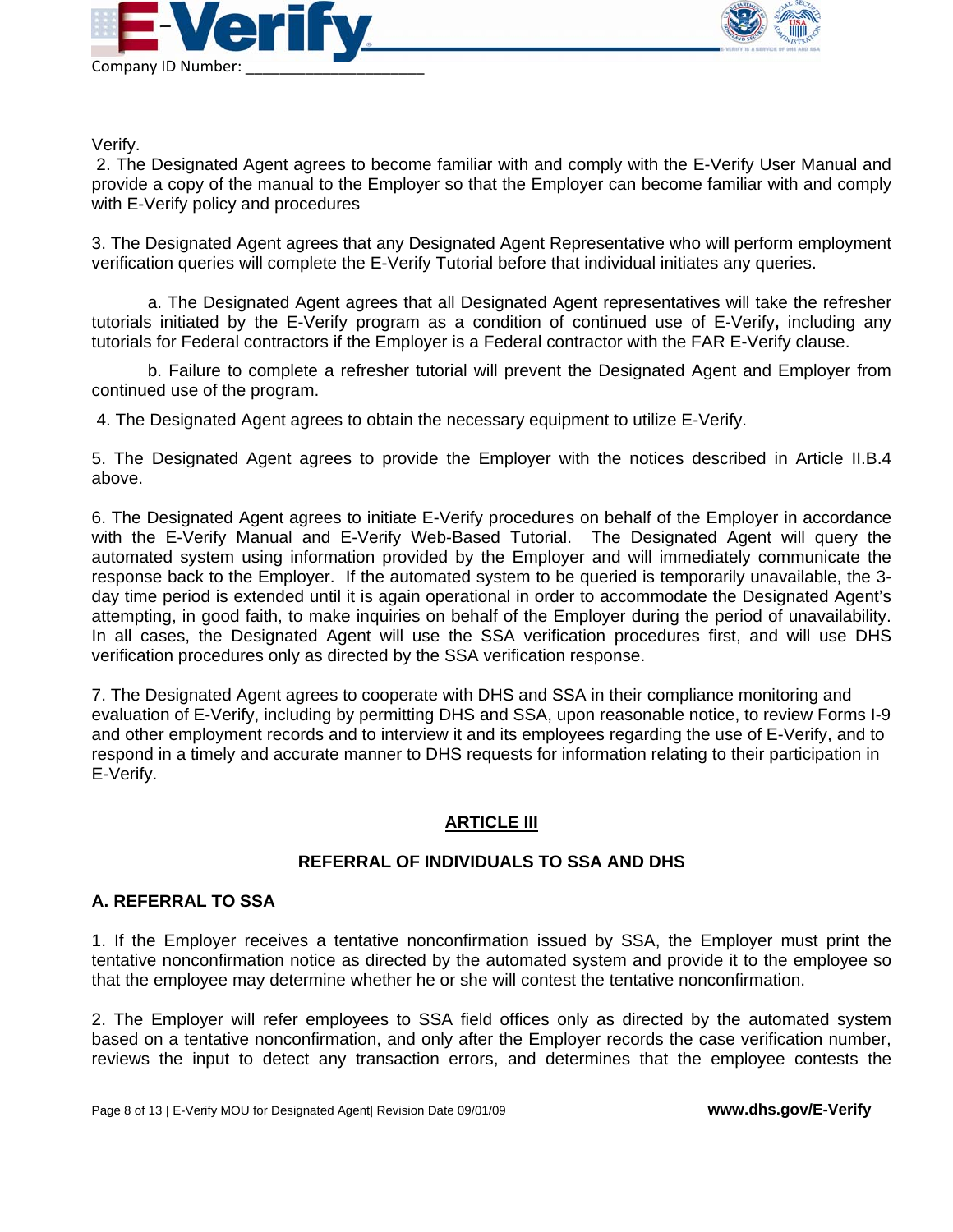



tentative nonconfirmation. The Employer (through the Designated Agent), will transmit the Social Security Number to SSA for verification again if this review indicates a need to do so. The Employer will determine whether the employee contests the tentative nonconfirmation as soon as possible after the Employer receives it.

3. If the employee contests an SSA tentative nonconfirmation, the Employer will provide the employee with a system-generated referral letter and instruct the employee to visit an SSA office within 8 Federal Government work days. SSA will electronically transmit the result of the referral to the Employer (through the Designated Agent) within 10 Federal Government work days of the referral unless it determines that more than 10 days is necessary. The Employer agrees to check the E-Verify system regularly for case updates.

4. The Employer shall not ask the employee to obtain a printout from the Social Security Number database (the Numident) or other written verification of the Social Security Number from the SSA.

### **B. REFERRAL TO DHS**

1. If the Employer receives a tentative nonconfirmation issued by DHS, the Employer must print the tentative nonconfirmation notice as directed by the automated system and provide it to the employee so that the employee may determine whether he or she will contest the tentative nonconfirmation.

2. If the Employer finds a photo non-match for an employee who provides a document for which the automated system has transmitted a photo, the employer must print the photo non-match tentative nonconfirmation notice as directed by the automated system and provide it to the employee so that the employee may determine whether he or she will contest the finding.

3. The Employer shall refer individuals to DHS only when the employee chooses to contest a tentative nonconfirmation received from DHS automated verification process or when the Employer issues a tentative nonconfirmation based upon a photo non-match. The Employer will determine whether the employee contests the tentative nonconfirmation as soon as possible after the Employer receives it.

4. If the employee contests a tentative nonconfirmation issued by DHS, the Employer shall provide the employee with a referral letter and instruct the employee to contact DHS through its toll-free hotline (as found on the referral letter) within 8 Federal Government work days.

5. If the employee contests a tentative nonconfirmation based upon a photo non-match, the Employer will provide the employee with a referral letter to DHS. DHS will electronically transmit the result of the referral to the Employer within 10 Federal Government work days of the referral unless it determines that more than 10 days is necessary. The Employer agrees to check the E-Verify system regularly for case updates.

6. If an employee contests a tentative nonconfirmation based upon a photo non-match, the Employer shall send a copy of the employee's Form I-551 or Form I-766 to DHS for review by:

- Scanning and uploading the document, or
- Sending a photocopy of the document by an express mail account (furnished and paid for by DHS).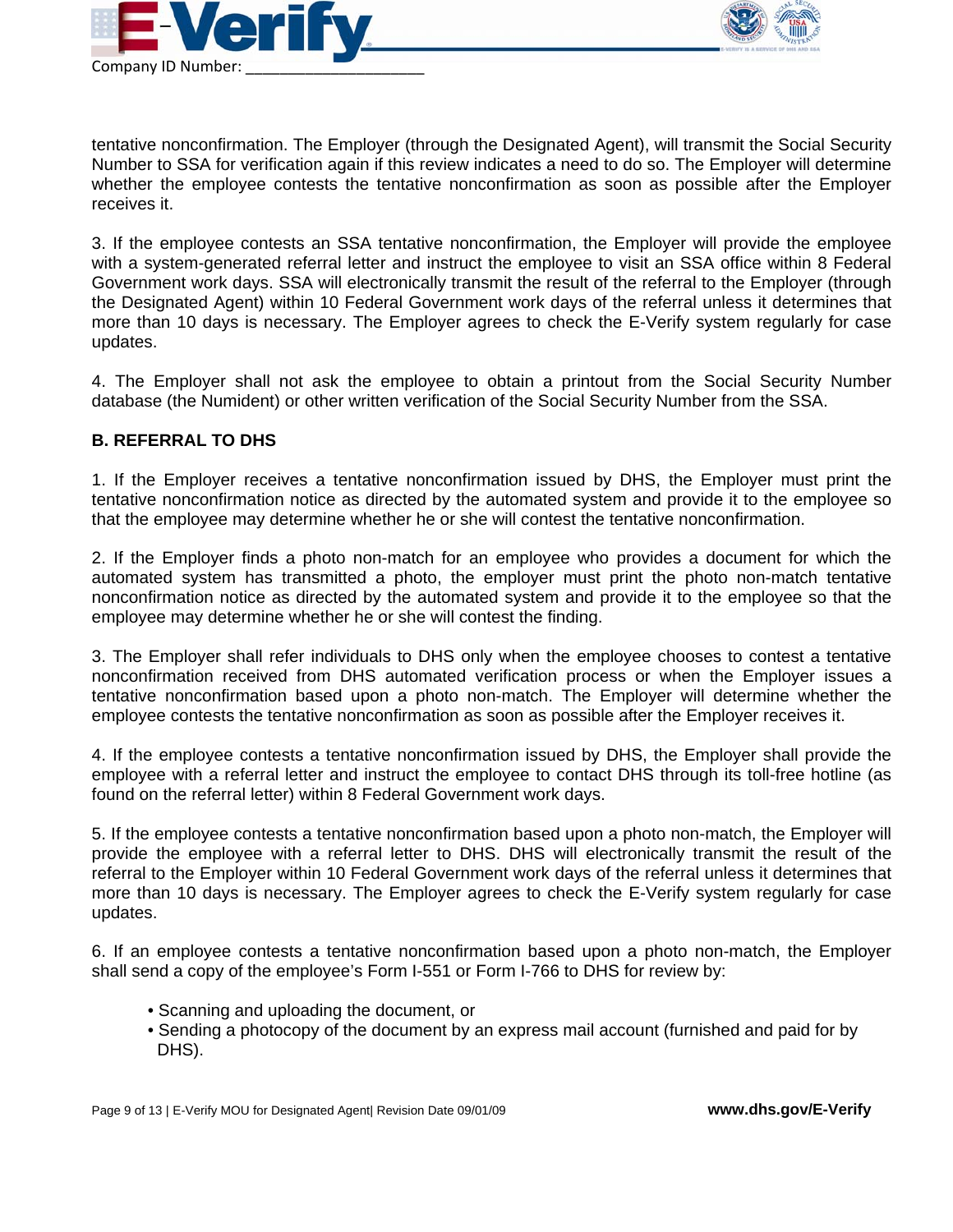



7. If the Employer (through the Designated Agent) determines that there is a photo non-match when comparing the photocopied List B document described in Article II.C.5 with the image generated in E-Verify, the Employer (through the Designated Agent) must forward the employee's documentation to DHS using one of the means described in the preceding paragraph, and allow DHS to resolve the case.

# **ARTICLE IV**

#### **SERVICE PROVISIONS**

The SSA and DHS will not charge the Employer or the Designated Agent for verification services performed under this MOU. DHS is not responsible for providing the equipment needed to make inquiries. A personal computer with Internet access is needed to access the E-Verify System.

#### **ARTICLE V**

#### **PARTIES**

A. This MOU is effective upon the signature of the parties, and shall continue in effect for as long as the SSA and DHS conduct the E-Verify program unless modified in writing by the mutual consent of all parties, or terminated by any party upon 30 days prior written notice to the others. Any and all system enhancements to the E-Verify program by DHS or SSA, including but not limited to the E-Verify checking against additional data sources and instituting new verification procedures, will be covered under this MOU and will not cause the need for a supplemental MOU that outlines these changes. DHS agrees to train employers on all changes made to E-Verify through the use of mandatory refresher tutorials and updates to the E-Verify User Manual, the E-Verify User Manual for Federal Contractors or the E-Verify Supplemental Guide for Federal Contractors. Even without changes to E-Verify, DHS reserves the right to require Designated Agents to take mandatory refresher tutorials. A Designated Agent for an Employer that is a Federal contractor with the FAR E-Verify clause may terminate this MOU when the Federal contract that requires the Employer's participation in E-Verify is terminated or completed. In such a circumstance, the Designated Agent must provide written notice to DHS. If the Designated Agent fails to provide such notice, that Employer will remain a participant in the E-Verify program on behalf of the Employer, will remain bound by the terms of this MOU that apply to participants that are not Federal contractors with the FAR E-Verify clause, and will be required to use the E-Verify procedures to verify the employment eligibility of all the Employer's newly hired employees.

B. Notwithstanding Article V, part A of this MOU, DHS may terminate access to E-Verify if it is deemed necessary because of the requirements of law or policy, or upon a determination by SSA or DHS that there has been a breach of system integrity or security by the Designated Agent or the Employer, or a failure on the part of either to comply with established procedures or legal requirements. The Designated Agent understands that if the Employer is a Federal contractor with the FAR E-Verify clause, termination of this MOU by any party for any reason may negatively affect the Employer's performance of its contractual responsibilities.

C. Some or all SSA and DHS responsibilities under this MOU may be performed by contractor(s), and SSA and DHS may adjust verification responsibilities between each other as they may determine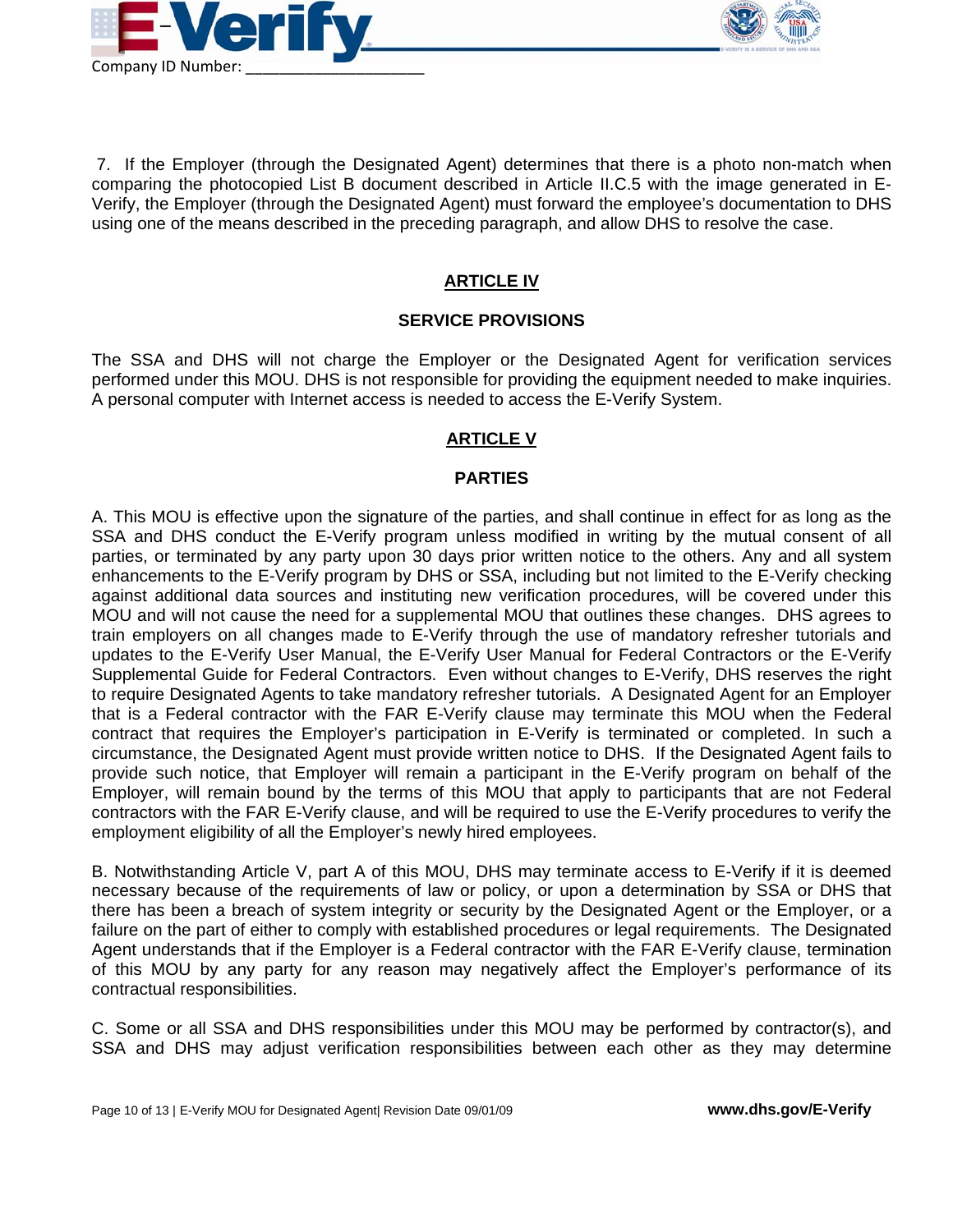



necessary. By separate agreement with DHS, SSA has agreed to perform its responsibilities as described in this MOU.

D. Nothing in this MOU is intended, or should be construed, to create any right or benefit, substantive or procedural, enforceable at law by any third party against the United States, its agencies, officers, or employees, or against the Designated Agent, the Employer, or their agents, officers, or employees.

E. Each party shall be solely responsible for defending any claim or action against it arising out of or related to E-Verify or this MOU, whether civil or criminal, and for any liability wherefrom, including (but not limited to) any dispute between the Designated Agent or the Employer and any other person or entity regarding the applicability of Section 403(d) of IIRIRA to any action taken or allegedly taken by the Designated Agent or the Employer.

F. Participation in E-Verify is not confidential information and may be disclosed as authorized or required by law and DHS or SSA policy, including but not limited to, Congressional oversight, E-Verify publicity and media inquiries, determinations of compliance with Federal contractual requirements, and responses

to inquiries under the Freedom of Information Act (FOIA).

G. The foregoing constitutes the full agreement on this subject between DHS and the Designated Agent.

The individuals whose signatures appear below represent that they are authorized to enter into this MOU on behalf of the Designated Agent and DHS respectively. If you have any questions, contact E-Verify at 1-888-464-4218.

#### **Approved by:**

| <b>Employer</b>                                                                        |              |  |
|----------------------------------------------------------------------------------------|--------------|--|
| Name (Please Type or Print)                                                            | <b>Title</b> |  |
| Signature                                                                              | Date         |  |
| Department of Homeland Security - Verification Division<br>Name (Please Type or Print) | <b>Title</b> |  |
| Signature                                                                              | Date         |  |
|                                                                                        |              |  |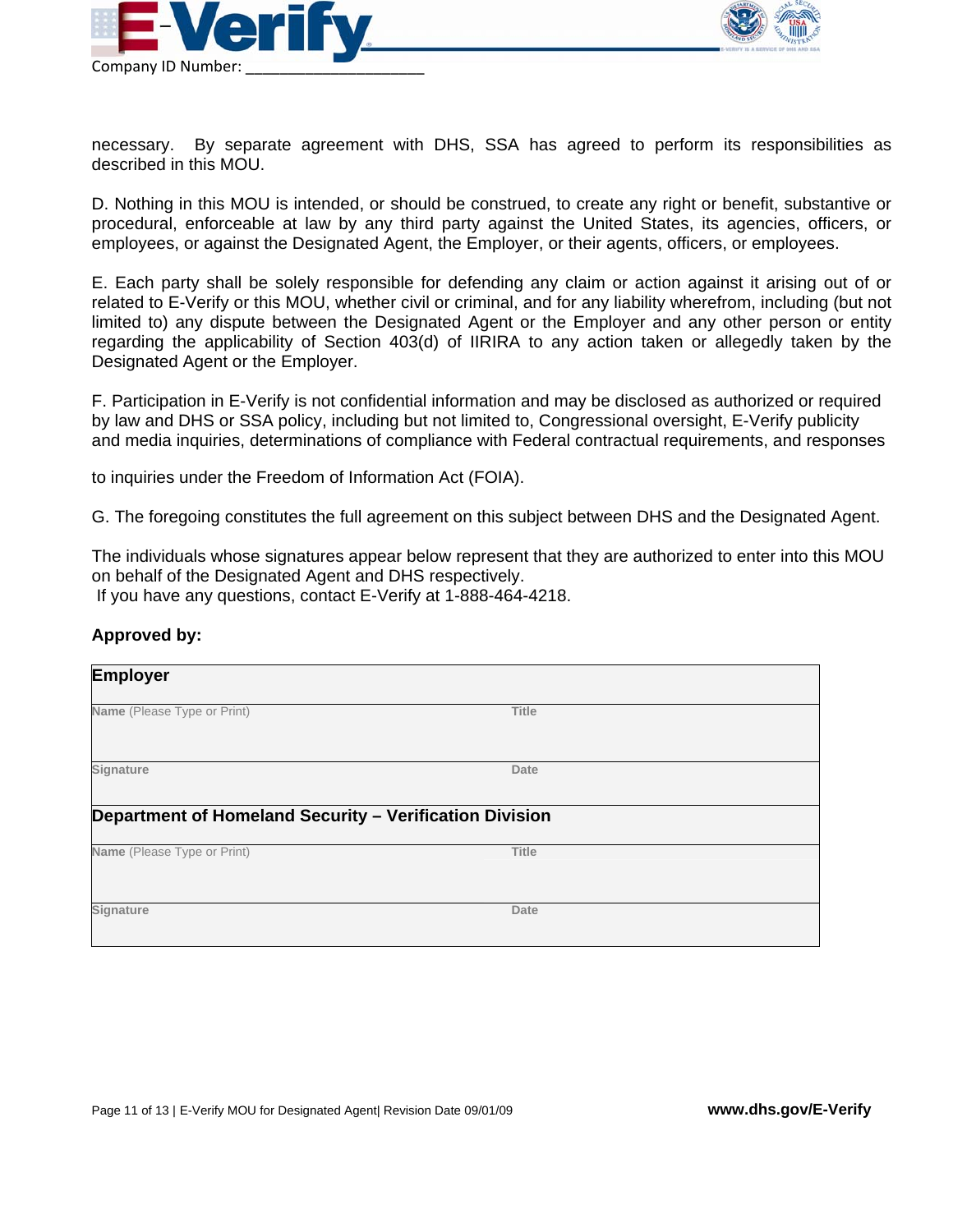



| <b>Information Required for the E-Verify Program</b><br>Information relating to your Company:                  |                 |         |  |
|----------------------------------------------------------------------------------------------------------------|-----------------|---------|--|
|                                                                                                                |                 |         |  |
| <b>Company Name:</b>                                                                                           |                 |         |  |
|                                                                                                                |                 |         |  |
| <b>Company Facility Address:</b>                                                                               |                 |         |  |
|                                                                                                                |                 |         |  |
| <b>Company Alternate</b><br>Address:                                                                           |                 |         |  |
|                                                                                                                |                 |         |  |
| <b>County or Parish:</b>                                                                                       |                 |         |  |
|                                                                                                                |                 |         |  |
| <b>Employer Identification</b><br>Number:                                                                      |                 |         |  |
| <b>North American Industry</b><br><b>Classification Systems</b><br>Code:                                       |                 |         |  |
|                                                                                                                |                 |         |  |
| Administrator:                                                                                                 |                 |         |  |
| <b>Number of Employees:</b>                                                                                    |                 |         |  |
| <b>Number of Sites Verified</b><br>for:                                                                        |                 |         |  |
| Are you verifying for more than 1 site? If yes, please provide the number of sites verified for in each State: |                 |         |  |
| State                                                                                                          | Number of sites | Site(s) |  |
|                                                                                                                |                 |         |  |
|                                                                                                                |                 |         |  |
|                                                                                                                |                 |         |  |
|                                                                                                                |                 |         |  |